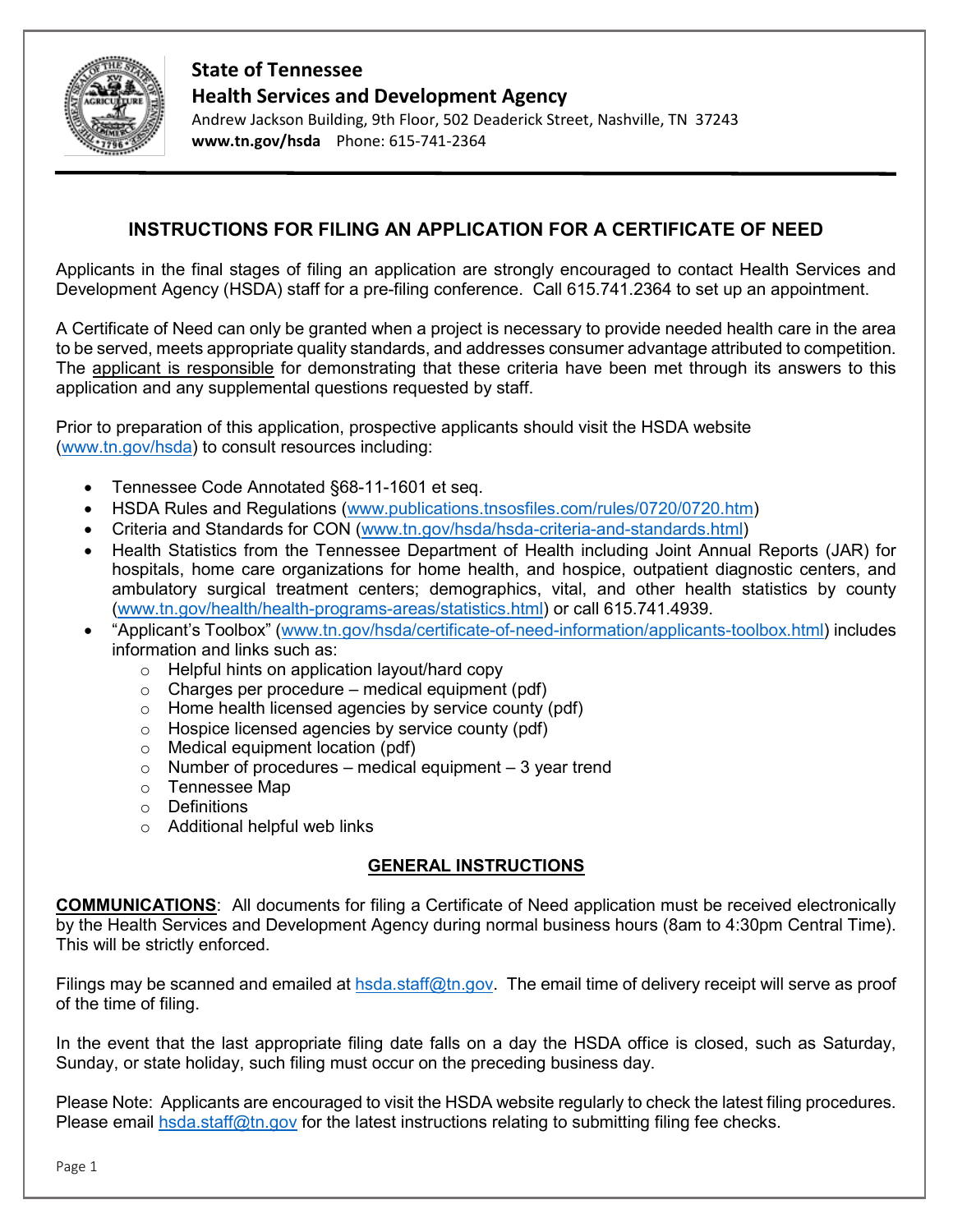**LETTER OF INTENT**: The filing of a Letter of Intent shall initiate the CON process. The Letter of Intent must be filed with the Agency between the first day and the fifteenth day of the month prior to the month the application will be filed. The Letter of Intent must be filed in the form and format as set forth in the application packet.

Any Letter of Intent that fails to include all information requested in the Letter of Intent form, or is not timely filed, will be deemed "void." The applicant will be notified in writing. Letters of Intent that are refiled are subject to the same requirements a set out above.

**PUBLICATION OF INTENT:** Simultaneously with the filing of the Letter of Intent, the Letter of Intent must be published for one day in the newspaper of general circulation in the proposed service area of the project. The Letter of Intent must be in the form and format as set forth in the application packet. The Publication of Intent shall be placed in the Legal Section in a space no smaller than four (4) column inches. Publication must occur between the first day and the fifteenth day of the prior month. Inclusive:

- 1. A "newspaper of general circulation" means a publication regularly issued at least as frequently as once a week, having a second class mailing privilege, includes a Legal Notice Section, being not fewer than four (4) pages, published continuously during the immediately preceding one year period, which is published for the dissemination of news of general interest, and is circulated generally in the county in which it is published and in which notice is given.
- 2. In any county where a "newspaper of general circulation" does not exist, the HSDA's Executive Director is authorized to determine the appropriate publication to receive any required Letter of Intent. A newspaper which is engaged in the distribution of news of interest to a particular interest group or other limited group of citizens is not a "newspaper of general circulation."
- 3. In the case of an application for or by a home care organization providing home health or hospice services, the Letter of Intent must be published in each county in which the agency will be licensed or in a regional newspaper which qualifies as a newspaper of general circulation in each county. In those cases where the Publication of Intent is published in more than one newspaper, the earliest date of publication shall be the date of publication for the purpose of determining simultaneous review deadlines and filing the application.

**PROOF OF PUBLICATION**: Documentation of publication must be filed with the application form. Please submit proof of publication with the application by attaching either the full page of the newspaper in which the notice appeared, with the mast and dateline intact, or a publication affidavit from the newspaper that includes a copy of the publication.

**SIMULTANEOUS REVIEW**: Those persons desiring a simultaneous review for a Certificate of Need for which a Letter of Intent has been filed must file a Letter of Intent with the Agency, forward a copy to the original applicant (as well as any other applicant filing a simultaneous review), and publish the Letter of Intent simultaneously in a newspaper of general circulation in the same county as the original applicant. The publication of the Letter of Intent by the applicant seeking simultaneous review must be published between the sixteenth day and the last day of the month of publication by the original applicant.

- 1. Only those applications filed in accordance with the rules of the Health Services and Development Agency, and upon consideration of the following factors as compared with the proposed project of the original applicant, may be regarded as application filing for simultaneous review:
	- a. Similarity of primary service area;
	- b. Similarity of location;
	- c. Similarity of facilities; and
	- d. Similarity of service to be provided.
- 2. The Executive Director or his/her designee will determine whether applications are to be reviewed simultaneously, pursuant to Agency Rule – 0720-10-.03(3).
- 3. If two (2) or more applications are requesting simultaneous review in accordance with the statute, and rules of the Agency, and one or more of those applications is not deemed complete to enter the review cycle requested, the other application(s) that is/are deemed complete shall enter the review cycle. The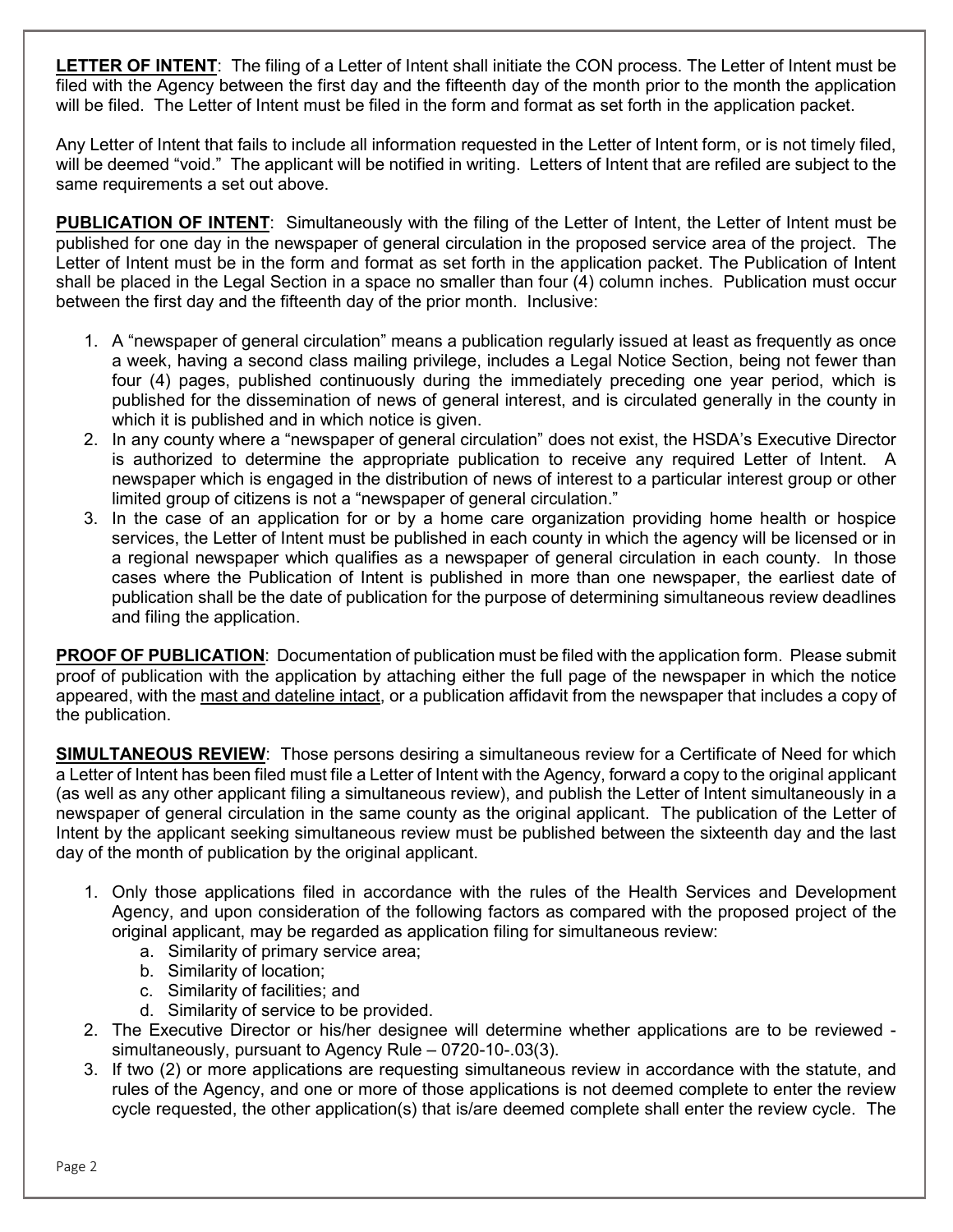application(s) that is/are not deemed complete to enter the review cycle will not be considered for simultaneous review with the application(s) deemed complete and entering the review cycle.

**FILING INSTRUCTIONS**: Failure by the applicant to file an application no later than the first day of the month after publication of the Letter of Intent in accordance with above shall render void.

For the purpose of filing any information, the filing date is the actual date of receipt in the Agency office. These documents, as well as other required documents, must be received as original, signed documents in the Agency office.

- Do not bind, staple, or punch holes in any document.
- When responding to supplemental questions, type the question and the response.
- Answer all questions. If an item does not apply, please indicate "N/A" (not applicable).
- Attach appropriate documentation as an Appendix at the end of the application or supplemental request and reference the applicable item number on the attachment, i.e., Attachment 3A, Attachment 2N, etc.)
- The last page of the original application, and its two (2) copies, and any supplemental response must be a completed affidavit.
- When submitting replacement pages for the original application or previous supplemental responses, the replacement page should include the page number followed by a dash and the letter "R" (-R). All requested supplemental information must be received by the Agency to allow staff sufficient time for review before the beginning of the review cycle in order to enter that review cycle.
- Responses to supplemental requests should be submitted in their entirety and not in multiple submissions to the maximum extent possible.

### **Failure to follow the above instructions may result in the application being returned or the review delayed.**

### **FILING FEE:**

- The amount of the initial filing fee shall be an amount equal to \$2.25 per \$1,000 of the estimated project cost involved, but in no case shall the fee be less than \$3,000 or more than \$45,000. Checks should be made payable to the Health Services and Development Agency.
- Check the Health Services and Development Agency website or contact the Agency by phone or email [\(hsda.staff@tn.gov\)](mailto:hsda.staff@tn.gov) for current procedures on submitting the filing fee checks.
- **FILING FEES ARE NON-REFUNDABLE** and must be received by the Agency before review of the application will begin. Review for completeness will not begin prior to the receipt of the filing fee.

## **COMPLETENESS REVIEW**

When the application is received, it will be reviewed for completeness. The application must be consistent with the information given in the Letter of Intent in terms of both project scope and project cost.

- If the application is deemed complete, the Agency will acknowledge that status and notify the applicant as to when the review cycle will begin. "Deemed complete" means that all questions in the application have been answered and all appropriate documentation has been submitted in such a manner that the HSDA can understand the intent and supporting factors of the application. Deemed complete status shall not be construed as validating the sufficiency of the information provided for the purposes of addressing the criteria under the applicable statutes, the Rules of the Health Services and Development Agency.
- If the application is incomplete, requests by Agency staff for supplemental information must be completed by the applicant within sixty (60) calendar days of the initial written request. Please note that supplemental information must be submitted timely for the application to be deemed complete prior to the beginning date of the review cycle which the applicant intends to enter, even if that time is less than the sixty (60) calendar days which is allowed by the statute. If the requested information is submitted within 60 calendar days of the request, but not by the date specified in the staff's letter, the application is not void, but will enter the next review cycle. If an application is not deemed complete within sixty (60)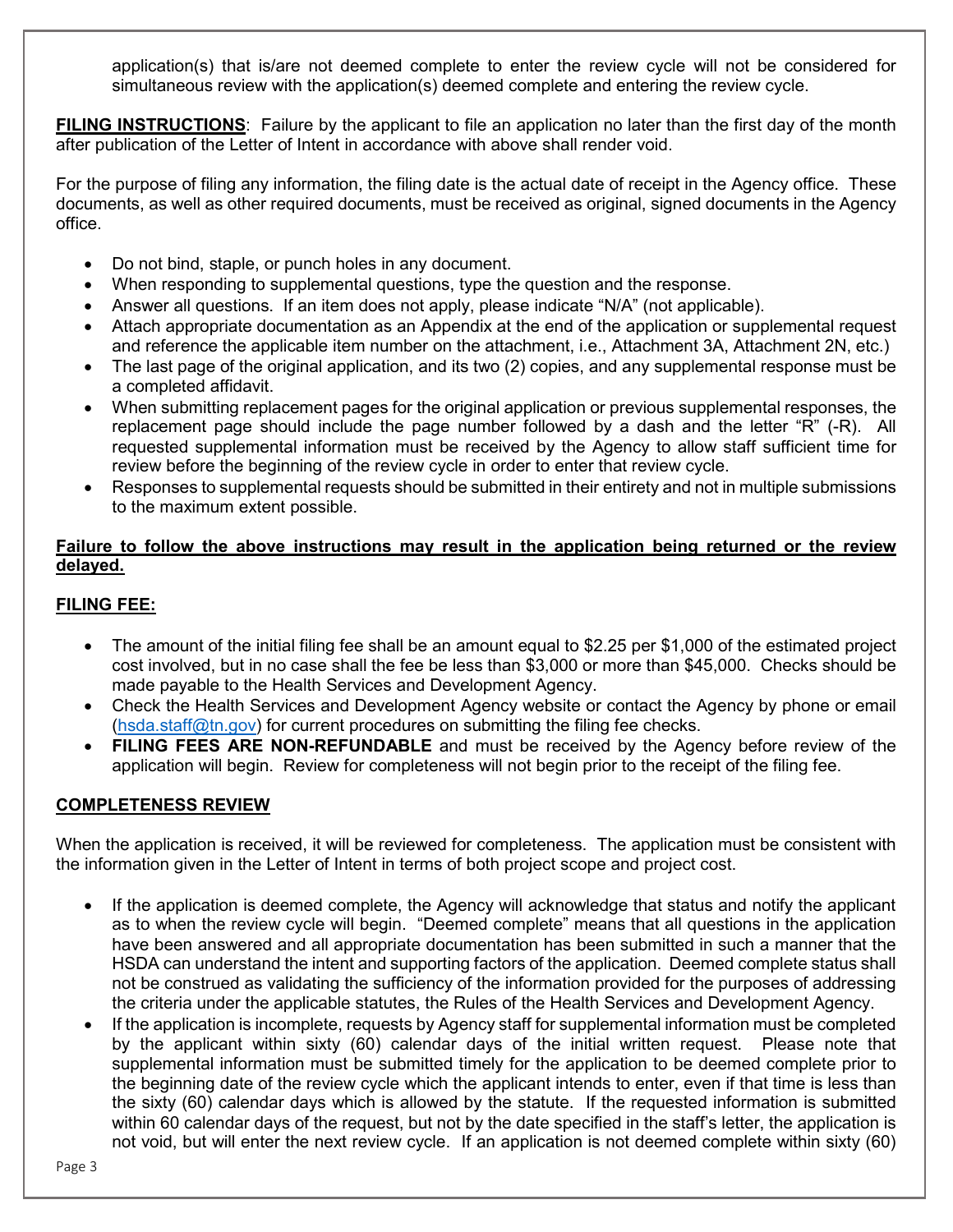calendar days, the application will be deemed incomplete, the application will be considered withdrawn and returned to the applicant. If the applicant decides to re-submit the application, the applicant shall comply with all procedures as set out by this part and a new filing fee shall accompany the refiled application.

**AMENDMENTS OR CHANGES IN AN APPLICATION**: An application for a Certificate of Need which has been deemed complete **CANNOT** be amended in a substantive way by the applicant during the review cycle. Clerical errors resulting in no substantive change may be corrected.

**REVIEW CYCLE**: The review cycle for each application shall begin on the fifteenth day of the appropriate month after the application has been deemed complete by the staff of the Agency. Following staff review, the CON application will be forwarded to the appropriate licensing agency for comment. Licensing agencies include the Department of Health, the Department of Mental Health and Substance Abuse Services, and/or Department of Intellectual and Development al Disabilities.

**WITHDRAWAL OF APPLIATIONS**: The applicant may withdraw an application at any time by providing written notification to the Agency. The filing fee is not refundable.

**TIMETABLE FOR CERTIFICATE OF NEED EXPIRATION**: A Certificate of Need is valid for a period not to exceed three (3) years (for hospital and nursing home projects) or two (2) years (for all other projects) from the date of its issuance and after such time shall expire; however, the Agency may extend a Certificate of Need for a reasonable period upon application and good cause shown. A Certificate of Need shall expire at the end of the extended time period. The decision whether to grant such an extended expiration date is within the sole discretion of the Agency, and is not subject to review, reconsideration, or appeal.

For further information concerning the Certificate of Need process, please call the Health Services and Development Agency at 615.741.2364.

# **COMPLETING FORM INSTRUCTIONS**

#### **General Information Section**

**Item 1A** – Please complete the information relating to the applicant. The information must be consistent with the information provided in the Letter of Intent. The address of the facility is the address of the proposed project.

**Item 2A** – Please complete the information for the individual who will be the contact for the project. This individual will be the one communicating with Agency staff for supplemental questions and other communications relating to the project. The contact person must be the same person as listed in the Letter of Intent.

**Item 3A. Proof of Publication** – Please list the date the Letter of Intent was submitted to Health Services and Development Agency along with the date the Letter of Intent was published in a newspaper of general circulation.

**Item 4A. Purpose of Review** – What is the reason for submitting a Certificate of Need application?

**Item 5A. Type of Institution** – Check the box that best describes the health care institution type for the applicant. If the applicant is an office based physician practice, please specify under "Other."

**Item 6A. Ownership** – Please complete the information on the owner for the project. The information provided should be consistent with information provided in the filed Letter of Intent.

**Item 7A. Type of Ownership** – Please check the appropriate box for the ownership type. The information provided should be consistent with information provided in the filed Letter of Intent.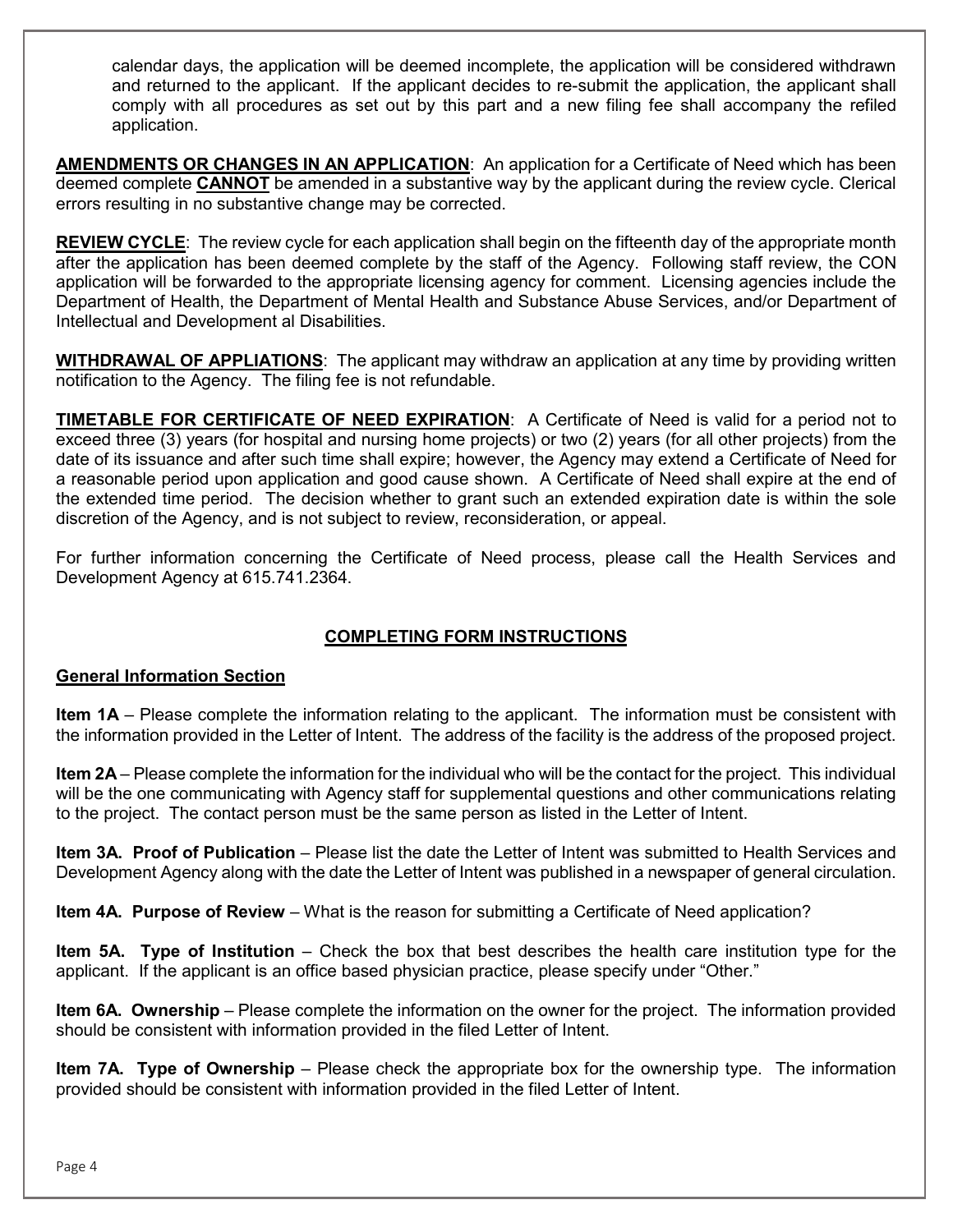**Item 8A. Management/Operating Entity** – Please complete the information if the applicant will have a managing or operating entity. The information provided should be consistent with information provided in the filed Letter of Intent.

**Item 9A. Legal Interest in Site** – Please check the appropriate box that best describes the controlling interest in the project's site. Follow the accompanying directions for that selection.

**Item 10A. Floor Plan** – Please attached a legible copy of the project's floor plan.

**Item 12A. Plot Plan** – Please attach a copy of the project's plot plan following the listed guidelines.

#### **Item 13A. Notification Requirements**

1. TCA §68-11-1607(c)(9)(A) states that "…Within ten (10) days of the filing of an application for a nonresidential substitution-based treatment center for opiate addiction with the agency, the applicant shall send a notice to the county mayor of the county in which the facility is proposed to be located, the state representative and senator representing the house district and senate district in which the facility is proposed to be located, and to the mayor of the municipality, if the facility is proposed to be located within the corporate boundaries of a municipality, by certified mail, return receipt requested, informing such officials that an application for a nonresidential substitution-based treatment center for opiate addiction has been filed with the agency by the applicant."

To find representatives in the Tennessee General Assembly, use the ["Find My Legislator" tool](http://wapp.capitol.tn.gov/Apps/fmlv3/districts.aspx) on the General Assembly's website a[t https://wapp.capitol.tn.gov/Apps/fmlv3/districts.aspx](https://wapp.capitol.tn.gov/Apps/fmlv3/districts.aspx)

Applicant's will be expected to submit documentation verifying compliance with the above notification requirement. The notification by certified mail must be sent through the United States Postal Service.

2. TCA §68-11-1607(c)(9)(B) states that "… If an application involves a healthcare facility in which a county or municipality is the lessor of the facility or real property on which it sits, then within ten (10) days of filing the application, the applicant shall notify the chief executive officer of the county or municipality of the filing, by certified mail, return receipt requested." Failure to provide the notifications described above within the required statutory timeframe will result in the voiding of the CON application.

Applicant's will be expected to submit documentation verifying compliance with the above notification requirement. The notification by certified mail must be sent through the United State Postal Service.

#### **Executive Summary Section**:

**Item 1E. Overview** – "Overview" is not to exceed ONE PAGE. Applications this provision for the project overview will not be accepted. In addition, attachments that circumvent the one page expectation will not be accepted.

**Item 2E. Rationale for Approval** – "Rationale for Approval" is not to exceed ONE PAGE. Applications that exceed this provision will not be accepted. In addition, attachments that circumvent the one-page expectation will not be accepted.

**Item 3E. Consent Calendar Justification** – If requesting to be placed on consent, provide a letter (as an attachment) from the project representative that addresses the rationale for an expedited review in terms of Need, Quality Standards, and the effects attributed to competition or duplication would be positive for consumers.

Please answer questions using listed guidance.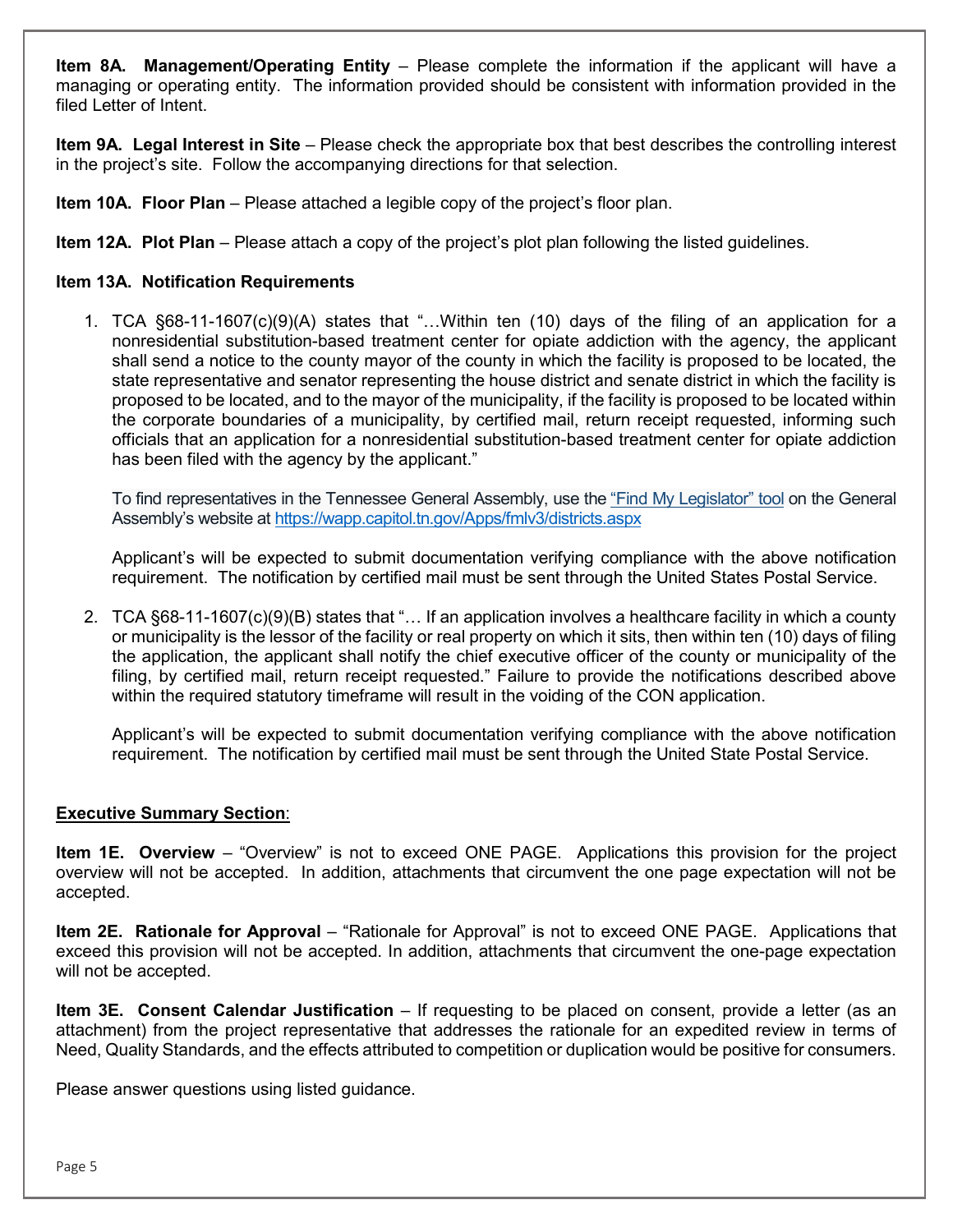#### **Item 4E. Project Cost Chart** –

- 1. All projects should have a project cost of at least \$3,000 (the minimum CON Filing Fee) See instruction on Filing Fee for that.
- 2. The cost of any lease (building, land, and/or equipment) should be based on fair market value or the total amount of the lease payments over the initial term of the lease, whichever is greater. Note: This applies to all equipment leases including by procedure or "per click" arrangements. The methodology used to determine the total lease cost for "per click" arrangement must include, at a minimum, the projected procedures, the "per click" rate, and the term of the lease.
- 3. The cost for fixed and moveable equipment includes, but is not necessarily limited to, maintenance agreements covering the expected useful life of the equipment; federal/state/local taxes and other government assessments; and installation charges, excluding capital expenditures for physical plan renovation or in-wall shielding, which should be included under construction costs or incorporated in a facility lease.

#### **General Criteria Section – Need**:

**Item 1N. Criteria and Standards –** The applicant should address the latest published project specific criterion and standard. If needed, please verify with HSDA staff.

**Item 2N. Service Area Map** – Submit the county level service map as an attachment. Use Map Supplement.

**Item 3N. Service Area Demographics** – Use the most recent population data available from the Department of Health, TennCare, and the U.S. Census Bureau.

**Item 5N. Similar Healthcare Providers (Service Area)** – Please use the latest published data. Please note that Department of Health data may publish Joint Annual Report data during the application review process. If so, the application will need to be revised with that data.

Note: This question does not apply to projects that are solely relocating a service.

#### **General Criteria Section – Consumer Advantage Attributed to Competition**:

**Item 6C. Annual Historical Data Chart** – Complete the chart for the last three (3) years for which complete data is available. Do not modify the charts provided or submit substitutions. The "Project Only Chart" provides information for the services being presented in the proposed project while the "Total Facility Chart" provides information for the entire facility. Complete both, if applicable.

**Item 6C. Projected Data Chart** – Complete the chart for the two (2) years following the completion of the project. Do not modify the chart provided or submit a substitution. The "Project Only Chart" should reflect revenue for the project (i.e. if the application is for additional beds, include anticipated revenue from the proposed beds only, not from all beds in the facility). The "Total Facility Chart" should reflect information for the total facility. Complete both, if applicable.

**Item 7C. Consumer Charge Chart** – The figures for this chart are derived from the Historical and Projected Data Charts in Item 6C.

**Item 10C. Projected Payor Mix Chart** – The Year 1 and Year 2 totals in the Projected Payor Mix Chart must match the gross operating revenue in Year 1 and Year 2 in the Projected Data Chart.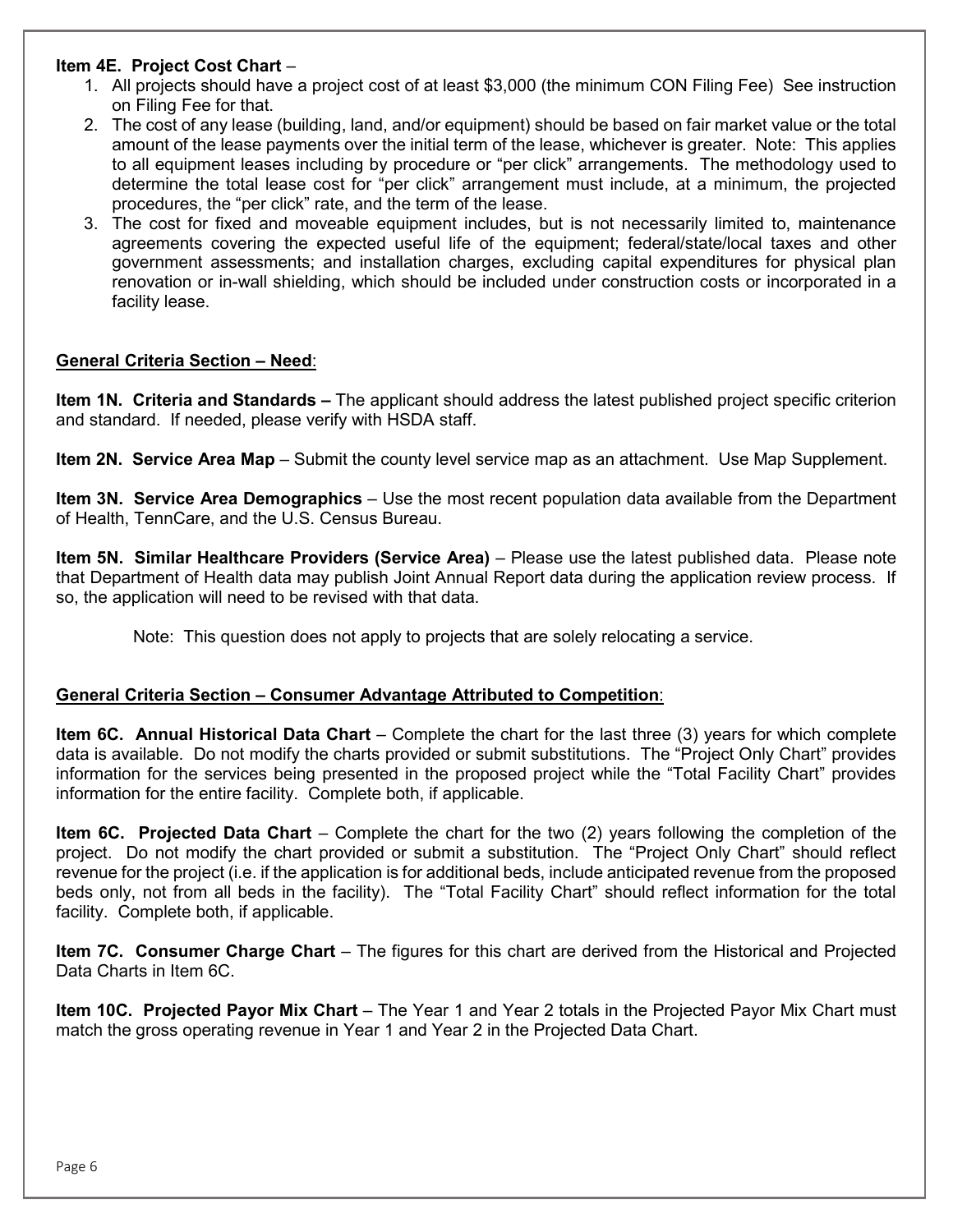## **General Criteria Section – Quality Standards**:

**Item 3Q. Licensure/Certification/Accreditation –** Please indicate type of license, any certifications, and any accreditations that are currently active or will be applied for.

**Item 4Q Managed Care Organizations:** Please list all contracted Managed Care Organizations if applicant checked the "TennCare/Medicaid" box in Item 3Q.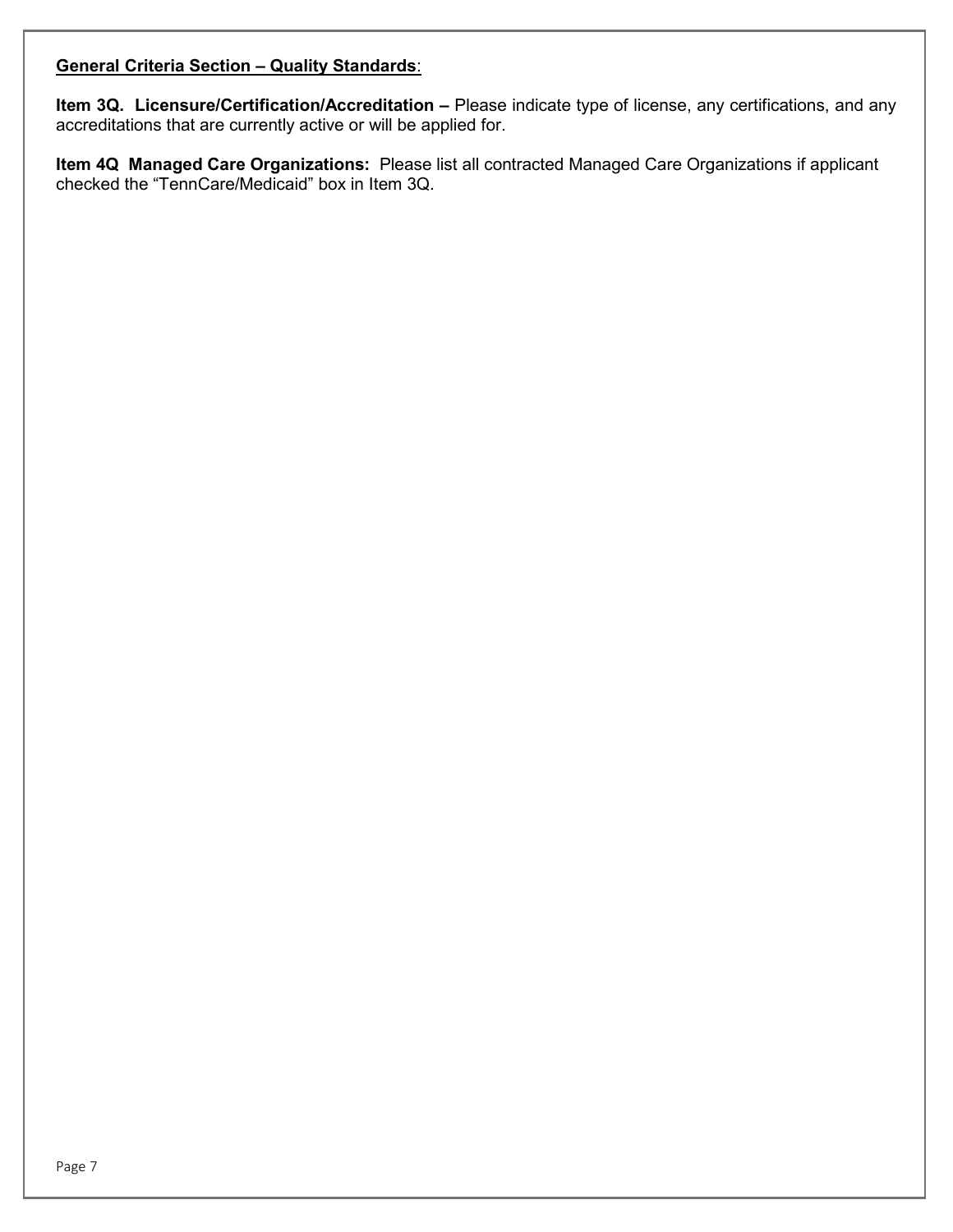### **DEFINITIONS**

**Agency** – Agency and Health Services and Development Agency (HSDA or Agency) is the agency created by §TCA 68-11-1601. "Tennessee Health Services and Planning Act of 2002" [Acts 2002, ch. 780 §4.] to administer the certificate of need program and related activities.

**Certificate of Need** – A permit granted by the Health Services and Development Agency to any person for the establishment or modification of a health care institution, facility, or covered health service, at a designated location.

**Consent Calendar** – Upon request of the applicant and at the discretion of the Executive Director, a project can be placed on the 30-day review cycle for CONSENT CALENDAR. The project must meet all the CON criteria and be un-opposed.

**Ex parte Communications** – Communications with the HSDA's Board Members is in violation of TCA §68-11- 1607(d)(1)(2) or TCA §4-5-304.

**Facility** – Any real property or equipment owned, leased, or used by a health care institution for any purpose, other than as an investment.

**Health Care Institution** – Any agency, institution, facility, or place, whether publically or privately owned or operated, that provides health services and that is one (1) of the following: nursing home; hospital; ambulatory surgical treatment center; intellectual disability institutional habilitation facility; home care organization or any category of service provided by a home care organization for which authorization is required under part 2 of this chapter; outpatient diagnostic center; rehabilitation facility; residential hospice; or non-residential substitution based treatment center for opiate addiction.

The definition of TCA §68-11-1602(7)(B)(i-vi) is provided as follows:

- (B) "Health care institution" does not include:
	- (i) Ground ambulances;
	- (II) Homes for the Aged;

(iii) any premises occupied exclusively as the professional practice office of a physician licensed pursuant to title 63, chapter 6, part 2 and title 63, chapter 9, or dentist licensed by the state and controlled by such physician or dentist;

(iv) Administrative office buildings of public agencies related to health care institutions;

(v) Christian Science sanatoriums operated, or listed and certified, by the First Church of Christ Scientist, Boston, Massachusetts; or

(vi) A mental health residential treatment facility.

**Health Services** – Clinically related (i.e., diagnostic, treatment, or rehabilitation) services and includes those services specified as requiring a certificate of need under TCA §68-11-1607.

**Home Care Organizations** – any entity licensed as such by the department that is staffed and organized to provide "home health services," or "hospice services" as defined by TCA §68-11-201, to patients in either their regular or temporary place of residence.

**Letter of Intent** – The form prescribed by the Agency which shall require a brief project description, location, estimated project cost, owner or the project, and description of services to be performed.

**Licensing Agency** – Department of Health, Department of Mental Health and Substance Abuse Services, and/or the Department of Intellectual and Developmental Disabilities.

**Licensed Beds** – The number of beds licensed by the agency having licensing jurisdiction over the facility.